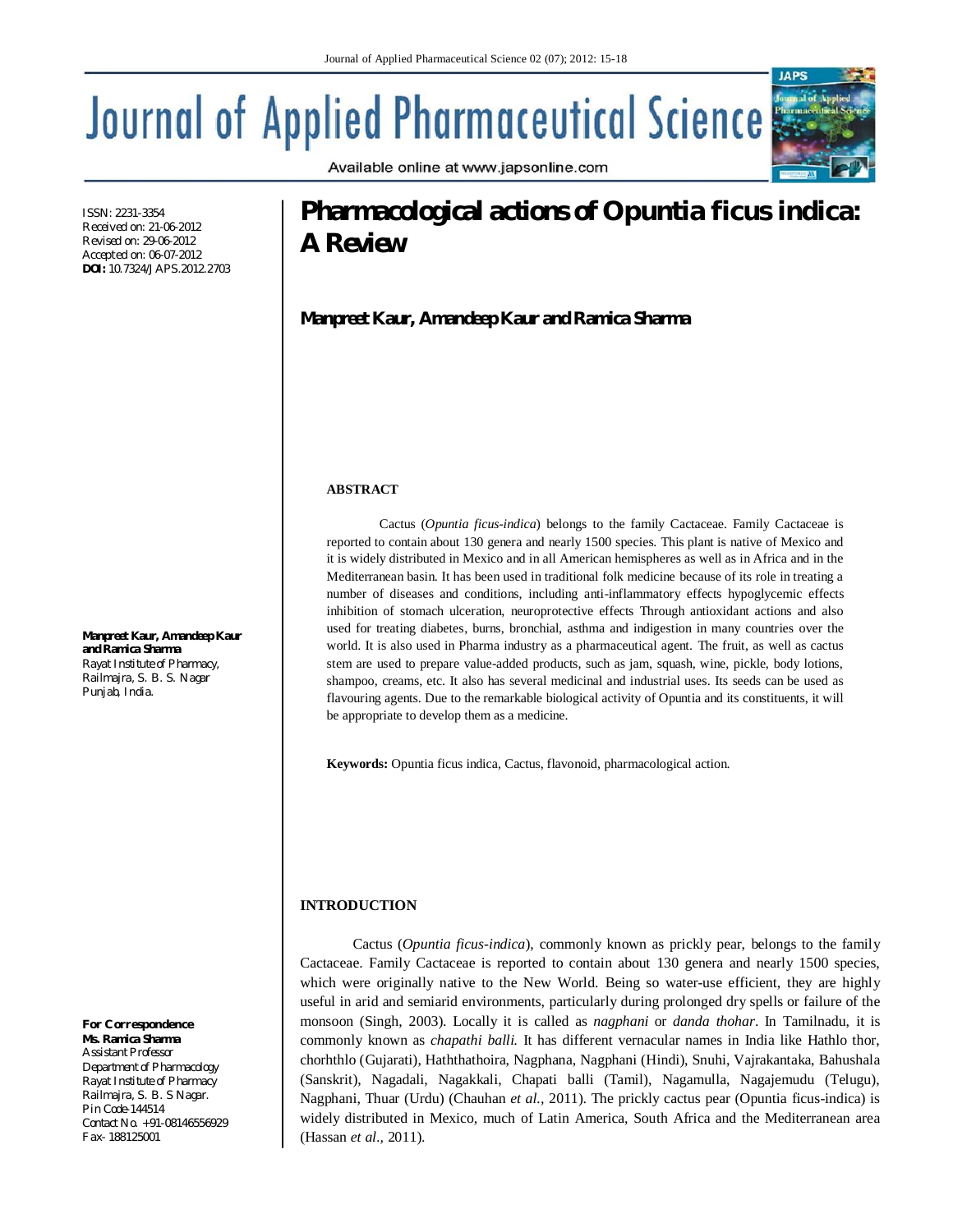It is widely distributed in Mexico and in all American hemispheres as well as in Africa and in the Mediterranean basin (Zorgui *et al*. 2009). Cactus is found wild in arid and semiarid plateau regions. It produces sweet, nutritionally rich edible fruits, its tender cladodes are used as fresh green vegetable and salad. The fruit, as well as cactus stem are used to prepare value-added products, such as jam, squash, wine, pickle, body lotions, shampoo, creams, etc. It also has several medicinal and industrial uses. Its seeds can be used as flavouring agents (Pareek *et al*. 2002).

It has been used in traditional folk medicine because of its role in treating a number of diseases and conditions, including antiinflammatory effects (Park *et al*, 1998), hypoglycemic effects (Frati *et al*, 1990), inhibition of stomach ulceration (Galati *et al.,*  2003), neuroprotective effects (Dok-Go *et al.,* 2003). Through antioxidant actions and also used for treating diabetes, burns, bronchial, asthma and indigestion in many countries over the world (Kim *et al.*, 2006). One of the most frequently utilized fruit and vegetable technologies is juice production. Juices, in general, are a good source of sugars, vitamins and minerals; all valuable components to human health. The current food trend toward healthier diets makes juice consumption an important natural food alternative, and improves the availability of its nutritive compounds. Fruit and vegetable juices could play an important role in enhancing human health. In some countries, e.g., Chile, cactus pear juice is consumed at home, in vegetarian restaurants, or in local health-food store. However, due to certain technological problems associated with its production, no commercial products are produced at the industrial level (Zorgui *et al*., 2009) It was found that cacti in India did not all belong to one species, i.e., Opuntia dillenii, but three to four species distributed over different regions in India. *O. dillenii Haw* is found mainly in the southern parts of the India, while Opuntia vulgaris Mill. (Syn Opuntia monocantha Haw) was distributed mainly in the northern parts; Opuntia elatior Mill. was found in western India.

#### **Chemical composition**

Plant mucilage contains D-glucose, D-galactose, Larabinose, D-xylose, L-rhamnose and D-galacturonic and glucuronic acids (Samahy *et al.,* 2006). Opuntia indica contain protein of molecular mass of 6.5 kDa and was isolated by a combination of gel filtration chromatography and reverse-phase HPLC (Uchoa *et al.,* 1998). Further determination of the sugars showed that hexoses are present 8-85% w/w and pentoses in 0.98% w/w. Although the flavonoid isorhamnetin and its glucoside are mentioned as the flavonoid components of the flowers however, penduletin, luteolin, kaempferol, quercetin, quercetin and rutin were isolated and identified. Other reports indicated that the plants of the Cactaceae family contain flavonol 3-O-glycosides (quercetin, kaempferol, and isorhamnetin), dihydroflavonols, flavonones, and flavanonols. Moreover, cactus pear fruit containing betalain pigments is a good potential for the use as a natural food colorant (Salim *et al.,* 2009; Butera *et al.,* 2002). Moreover, the fruits of Opuntia ficus indica are a source of ascorbic acid; in addition to ascorbic acid other organic acids were

identified as maleic, malonic, succinic, tartaric and oxalic. Also contain appreciable amounts of vitamins B1, B6 vitamin E and vitamin A (Hassan *et al.,* 2011). Opuntia ficus-indica fruit contains mineral also like calcium, magnesium, sodium and potassium, phosphorus, iron, (Salim *et al.,* 2009).

#### **Traditional uses**

Opuntia ficus indica used as a folk medicine in Mexico for the treatment of burns, wounds, edema, and indigestion. It has been reported that its alcoholic extract possesses antiinflammatory, hypoglycemic, and anti-viral activities. Moreover in Mexico the prickly pear cactus stems have been used traditionally to treat diabetes. It has been also reported to medicinally used in hyperlipidemy (excess of lipids in the blood), and obesity (Saenz, 2000).

#### **Pharmacological activities**

#### *Anti-ulcer activity*

In Sicily folk medicine, Opuntia ficus indica (L.)Mill. cladodes are used for the treatment of gastric ulcer (Galati *et al.,*  2001). Pre-treatment test in rats revealed a protective action against ethanol-induced ulcer (Galati *et al.,* 2003). It was evident that acute administration of O. ficus indica lyophilized cladodes generally maintains the cytoarchitecture of the gastric. The mucilage may prevent penetration of the necrotizing agent into the gastric mucosa. Moreover it forms a protective layer and prevents the deep necrotic lesions induced by ethanol (Trachtenberg and Mayer, 1981). The major components of O. ficus indica cladodes consist of a mixture of mucilage and pectin. The pectin polysaccharides from O. ficus indica cladodes probably may affect the gastrointestinal mucosa regeneration. O. ficus indica cladodes give rise to cytoprotection phenomena by breaking up the epithelial cells and stimulating an increase in mucus production in ethanol induce ulcer which tends to dissolve the components of the mucous membrane of the stomach and lowers the level of tissue protein, but preventive treatment with O. ficus indica cladodes can stop the ulcerogenic agent to prevent damage (Galati *et al.,* 2002)

#### **Anti-inflammatory activity**

Numerous studies have evocated the analgesic and antiinflammatory actions of the genus Opuntia by using either fruit extract, the lyophilized cladodes, or the phytosterols from fruit and stem extracts (park *et al.,* 1998). Opuntia ficus indica has been reported to have anti-inflammatory activity. β-Sitosterol identified as the active anti-inflammatory principle from the stem extract though its activity appears to be relatively weaker compared with that of hydrocortisone (park *et al.,* 2001). This is the first direct evidence on the anti-inflammatory activity of β-Sitosterol. Lyophilized aqueous extract (100–400 mg/kg, i.p.) of the fruits of Opuntia dillenii (Ker-Gawl) Haw was evaluated for analgesic activity using writhing and hot plate test in mice and rat, respectively and also anti-inflammatory activity using carrageenaninduced paw edema in rats, the results exhibited dose dependent action (Loro *et al.,* 1999).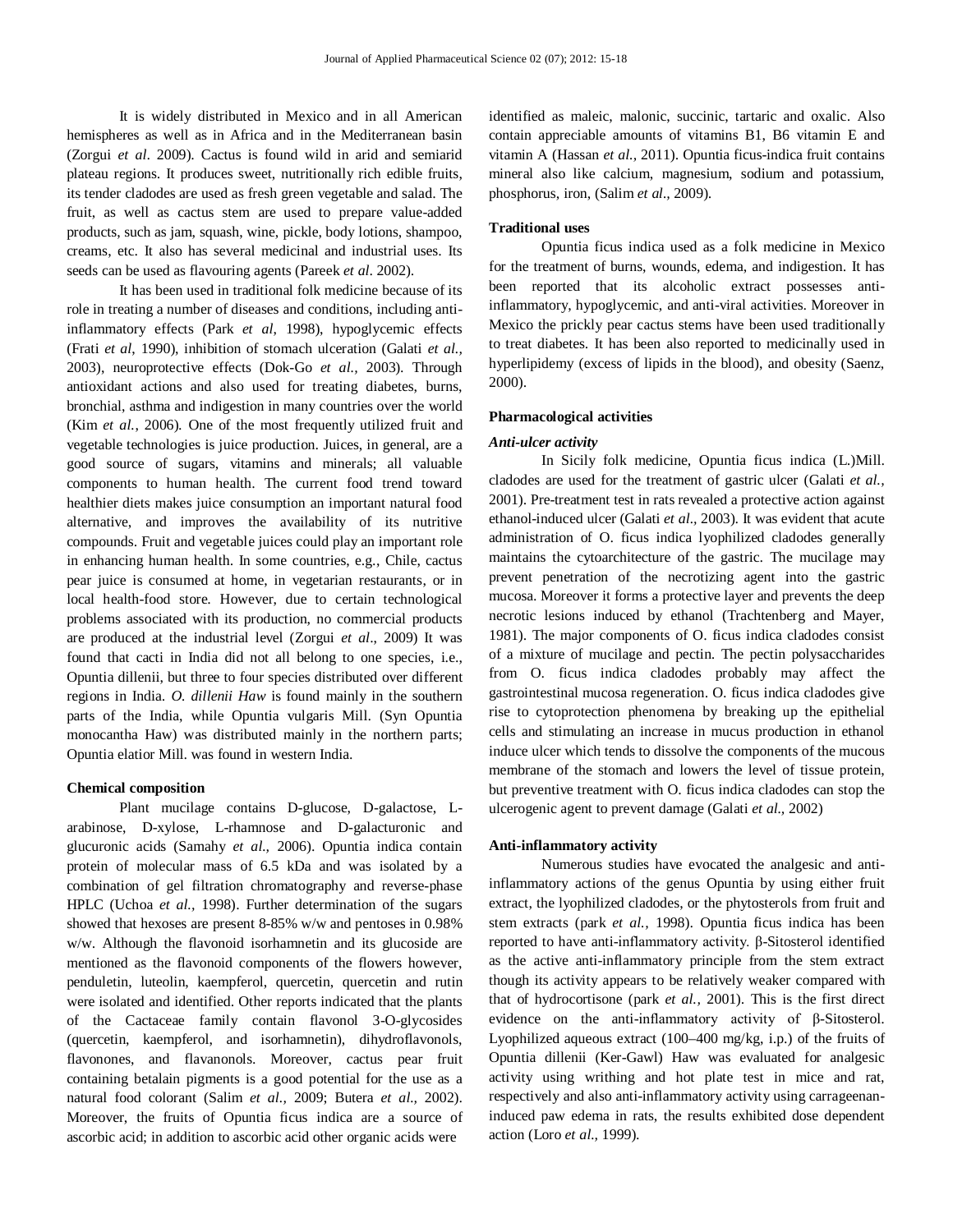#### **Neuroprotective**

Opuntia ficus-indica has been reported to have neuroprotective action in primary cultured rat cortical cells (Dok- Go *et al.,* 2003). Opuntia ficus indica contains three flavonoid, quercetin, (+)-dihydroquercetin, and quercetin 3-methyl ether, are reported as active antioxidative neuroprotectants that exhibiting protective actions. It has been reported that Opuntia ficus indica shows protective action against the oxidative injury induced by H202, Xanthine/Xanthine Oxidase (X/XO), or Buthionesulfoximine (BSO) in primary cultured rat cortical cells, inhibiting lipid peroxidation, and scavenging DPPH radicals (Dok-Go *et al.,*  2003). Moreover recently reported that quercetin, a component of Opuntia ficus-indica, had a neuroprotective action against Nmethyl-d-aspartate (NMDA), kainate (KA), and oxygen–glucose deprivation (OGD)-induced neurotoxicity in cultured rat cortical cell and in vivo global ischemia induced cultured gerbils cortical cells, (Ha *et al.,* 2003). Methanol extract of Opuntia ficus-indica (MEOF) has a neuroprotective action against (NMDA), (KA), and (OGD)-induced neuronal injury in cultured mouse cortical cells and also reported the neuroprotective effect of MEOF in the hippocampal against neuronal damage evoked by global ischemia in gerbils (Kim *et al.,* 2006).

#### **Anticancer activity**

Recent studies suggests that the cactus pear fruit extract (i) inhibits the proliferation of cervical, ovarian and bladder cancer cell lines in vitro, and (ii) suppresses tumor growth in the nude mice ovarian cancer model in vivo. These experiments showed that inhibition was dose- (1, 5, 10 and 25% cactus pear extract) and time- (1, 3 or 5 day treatment) dependent on in vitro-cultured cancer cells. The intra-peritoneal administration of cactus extract solution into mice did not affect the animal body weight, which indicated that cactus did not have a significant toxic effect in animals. Growth inhibition of cultured-cancer cells was associated with an increase in apoptotic cells and the cell cycle arrest at the G1-phase. Moreover, the induced growth inhibition seems dependent on the P53 pathway, which is the major tumor suppressor. Annexin IV was increased and the VEGF decreased in the tumor tissue obtained from animals having received the cactus solution. The antiproliferative effect of betanin, isolated from the fruits of Opuntia ficus indica, was evaluated on human chronic myeloid leukemia cell line (K562). The results show dose and time dependent decrease in the proliferation of K562 cells treated with betanin with an IC50 of 40 μM. Further studies involving scanning and transmission electron microscopy revealed the apoptotic characteristics such as chromatin condensation, cell shrinkage and membrane blebbing. Agarose electrophoresis of genomic DNA of cells treated with betanin showed fragmentation pattern typical for apoptotic cells. Flow cytometric analysis of cells treated with 40 mM betanin showed 28.4% of cells in sub G0/G1 phase. Betanin treatment to the cells also induced the release of cytochrome c into the cytosol, PARP cleavage, down regulation Bcl-2, and reduction in the membrane potentials. These studies demonstrate that betanin induces apoptosis in K562 cells through the intrinsic pathway and is mediated by the release of cytochrome c from mitochondria into the cytosol, and PARP cleavage. The mechanisms responsible for executing the antiproliferative effects include: (i) induction of alterations in the cell differentiation pattern, which plays a vital role in the invasiveness and metastatic progression of the tumors, (ii) blockade of pre neoplastic cell expansion or induction of apoptosis, and (iii) intervention of metabolic activation of carcinogens by scavenging ROS (Loro *et al.,* 1999; Sreekanth *et al.,* 2007).

#### **Anti-viral activity**

An interesting study by Ahmad *et al*. demonstrated that administration of a cactus stem extract (Opuntia streptacantha) to mice, horses, and humans inhibits intracellular replication of a number of DNA- and RNA-viruses such as Herpes simplex virus Type 2, Equine herpes virus, pseudorabies virus, influenza virus, respiratory syncitial disease virus and HIV-1. An inactivation of extra-cellular viruses was also reported by the same authors. However, the active inhibitory components of the cactus extract used in this study was not investigated, and as of yet, no further study dealt with this specific topic (Ahmad *et al.,* 1996)

#### **Alcohol Hangover**

Opuntia ficus indica also reported to useful in symptoms of alcohol hangover in humans. The cause of severity of the alcohol hangover may be inflammation induced by impurities in the alcohol beverage and byproducts of alcohol metabolism. An extract of the Opuntia ficus indica (OFI) plant diminishes the symptoms of alcohol hangover like nausea, dry mouth, and anorexia in humans (Wiese *et al.,* 2004).

#### **Anti-diabetic property**

The present study was carried out to investigate the nutritional value, antioxidant activity and the effect of cactus pear (Opuntia ficus-indica) fruit juice on biochemical parameters, enzyme activities and lipid peroxidation in alloxan-induced diabetic rats. Alloxan was administrated as a single dose (130 mg/Kg BW) to induce diabetes. A single or repeated dose of cactus fruit juice (5ml per once, twice, three or four times/rat) was orally administrated daily to alloxan-induced diabetic rats for five weeks. The levels of glucose, cholesterol, urea, creatinine, aspartate aminotransferase (AST), alanine aminotransferase (ALT), alkaline phosphatase (ALP) and malondialdehyde (MDA) were significantly  $(P < 0.05)$  increased, while levels of superoxide dismutase (SOD), reduced glutathione (GSH), HDL cholesterol, protein, hemoglobin and liver glycogen were significantly decreased in serum of alloxan induced diabetic rats. Treatment of the diabetic rats with single or repeated dose of cactus fruit juice could restore the changes of the above parameters to their normal levels (Hassan *et al.,* 2011).

#### **Hepatoprotective**

Opuntia ficus indica cladodes extract also have protective effect against liver damage induced in mice by an